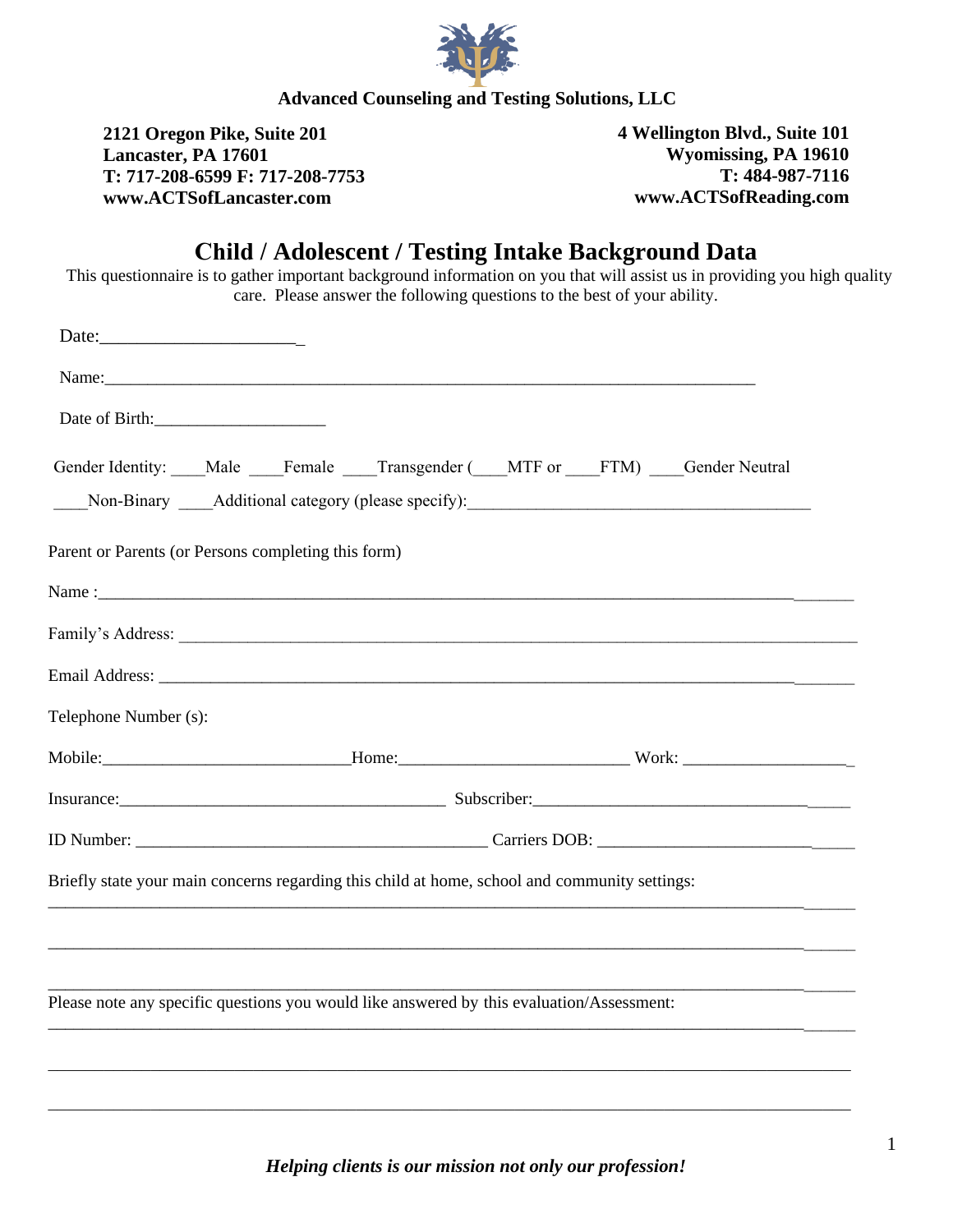

## **2121 Oregon Pike, Suite 201 4 Wellington Blvd., Suite 101 Lancaster, PA 17601 T: 717-208-6599 F: 717-208-7753 www.ACTSofLancaster.com**

**Wyomissing, PA 19610 T: 484-987-7116 www.ACTSofReading.com** 

2

Please indicate the outcomes or services you would like to result from this evaluation and or treatment:

\_\_\_\_\_\_\_\_\_\_\_\_\_\_\_\_\_\_\_\_\_\_\_\_\_\_\_\_\_\_\_\_\_\_\_\_\_\_\_\_\_\_\_\_\_\_\_\_\_\_\_\_\_\_\_\_\_\_\_\_\_\_\_\_\_\_\_\_\_\_\_\_\_\_\_\_\_\_\_\_\_\_\_\_\_\_\_\_

|                                                                                                                                                                                                                   |              |     | <b>FAMILY INFORMATION</b>                                                                                            |
|-------------------------------------------------------------------------------------------------------------------------------------------------------------------------------------------------------------------|--------------|-----|----------------------------------------------------------------------------------------------------------------------|
|                                                                                                                                                                                                                   |              |     | Biological Father Age Highest grade completed                                                                        |
|                                                                                                                                                                                                                   |              |     |                                                                                                                      |
|                                                                                                                                                                                                                   |              |     |                                                                                                                      |
|                                                                                                                                                                                                                   |              |     |                                                                                                                      |
|                                                                                                                                                                                                                   |              |     | Does child live with this parent? Yes No (Explain) No. (Explain)                                                     |
| Adoptive Mother Yes________ No________                                                                                                                                                                            |              |     |                                                                                                                      |
|                                                                                                                                                                                                                   |              |     |                                                                                                                      |
|                                                                                                                                                                                                                   |              |     |                                                                                                                      |
|                                                                                                                                                                                                                   |              |     |                                                                                                                      |
|                                                                                                                                                                                                                   |              |     |                                                                                                                      |
| **Please attach a copy of the custody order if one is present                                                                                                                                                     |              |     | List the names and information requested for all individuals living in the household (include siblings, stepparents, |
|                                                                                                                                                                                                                   | Relationship | Age | <b>Comments</b>                                                                                                      |
|                                                                                                                                                                                                                   |              |     |                                                                                                                      |
| If parents are separated or divorced, please indicate the date of divorce and describe present custody and<br>visitation arrangements:<br>If so, how well does he speak it?<br>grandparents, etc.)<br><b>Name</b> |              |     |                                                                                                                      |

If yes, please explain and list names and ages: \_\_\_\_\_\_\_\_\_\_\_\_\_\_\_\_\_\_\_\_\_\_\_\_\_\_\_\_\_\_\_\_\_

*Helping clients is our mission not only our profession!*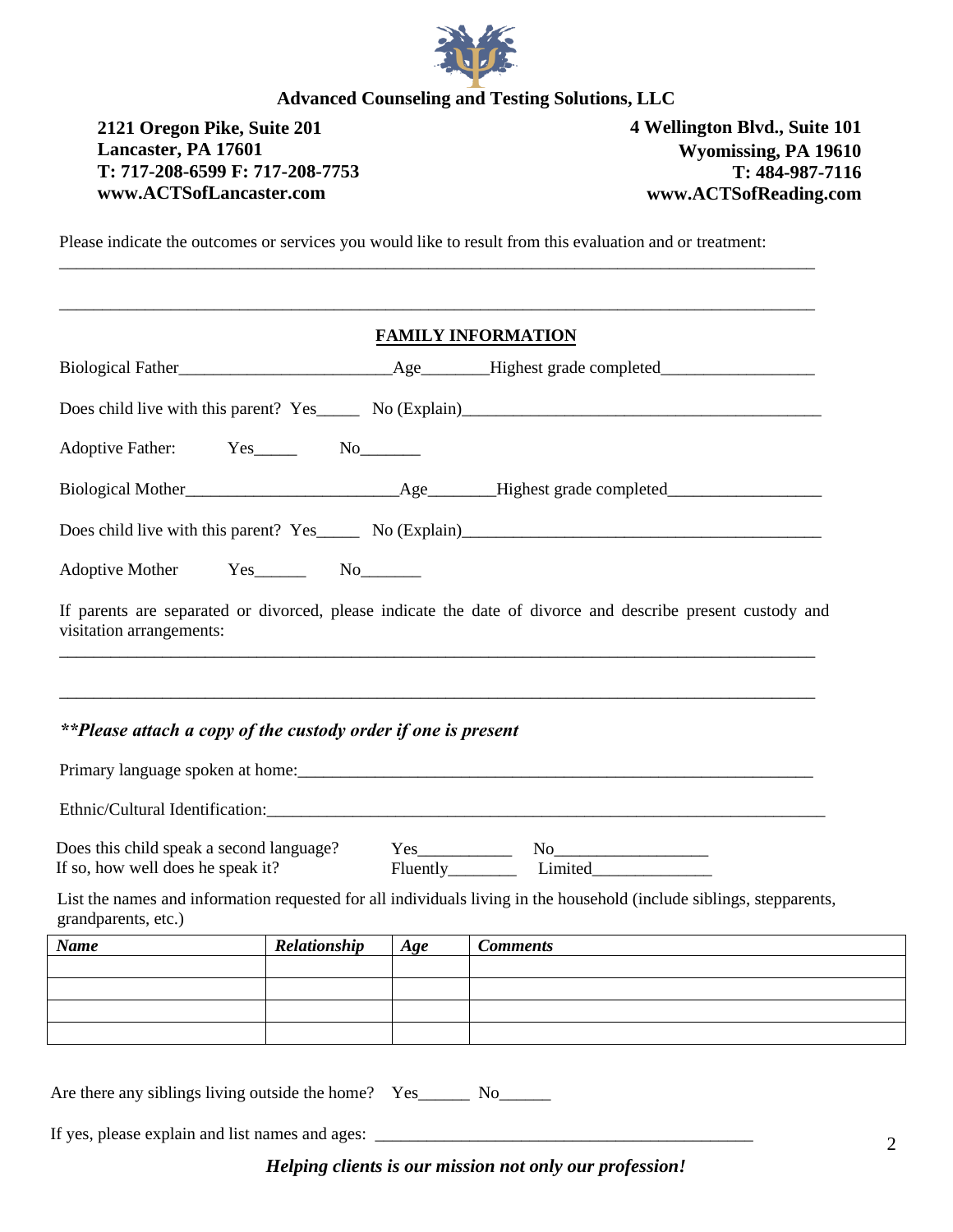

| 2121 Oregon Pike, Suite 201<br>Lancaster, PA 17601<br>T: 717-208-6599 F: 717-208-7753<br>www.ACTSofLancaster.com                                                                                                                                                     | 4 Wellington Blvd., Suite 101<br>Wyomissing, PA 19610<br>T: 484-987-7116<br>www.ACTSofReading.com |
|----------------------------------------------------------------------------------------------------------------------------------------------------------------------------------------------------------------------------------------------------------------------|---------------------------------------------------------------------------------------------------|
| Has any members of your family had learning or school related problems? Yes____ No____                                                                                                                                                                               |                                                                                                   |
|                                                                                                                                                                                                                                                                      |                                                                                                   |
| Have any members of your family had behavior problems? Yes______ No________                                                                                                                                                                                          |                                                                                                   |
| List any agencies and/or caseworkers involved with this child or your family:                                                                                                                                                                                        |                                                                                                   |
| Please describe any social stressors or family situations that may be affecting this child (e.g. death of family member,<br>divorce, etc.):<br><u> 1989 - Johann Stoff, deutscher Stoff, der Stoff, der Stoff, der Stoff, der Stoff, der Stoff, der Stoff, der S</u> |                                                                                                   |
| DEVELOPMENTAL HISTORY                                                                                                                                                                                                                                                |                                                                                                   |
| Was the pregnancy full-term $(37 \text{ to } 40 \text{ weeks})$ ? Yes______ No______                                                                                                                                                                                 |                                                                                                   |
| Was the pregnancy with this child normal? Yes______ No_______                                                                                                                                                                                                        |                                                                                                   |
|                                                                                                                                                                                                                                                                      |                                                                                                   |
| Was the labor and delivery normal? Yes__________ No __________                                                                                                                                                                                                       |                                                                                                   |
|                                                                                                                                                                                                                                                                      |                                                                                                   |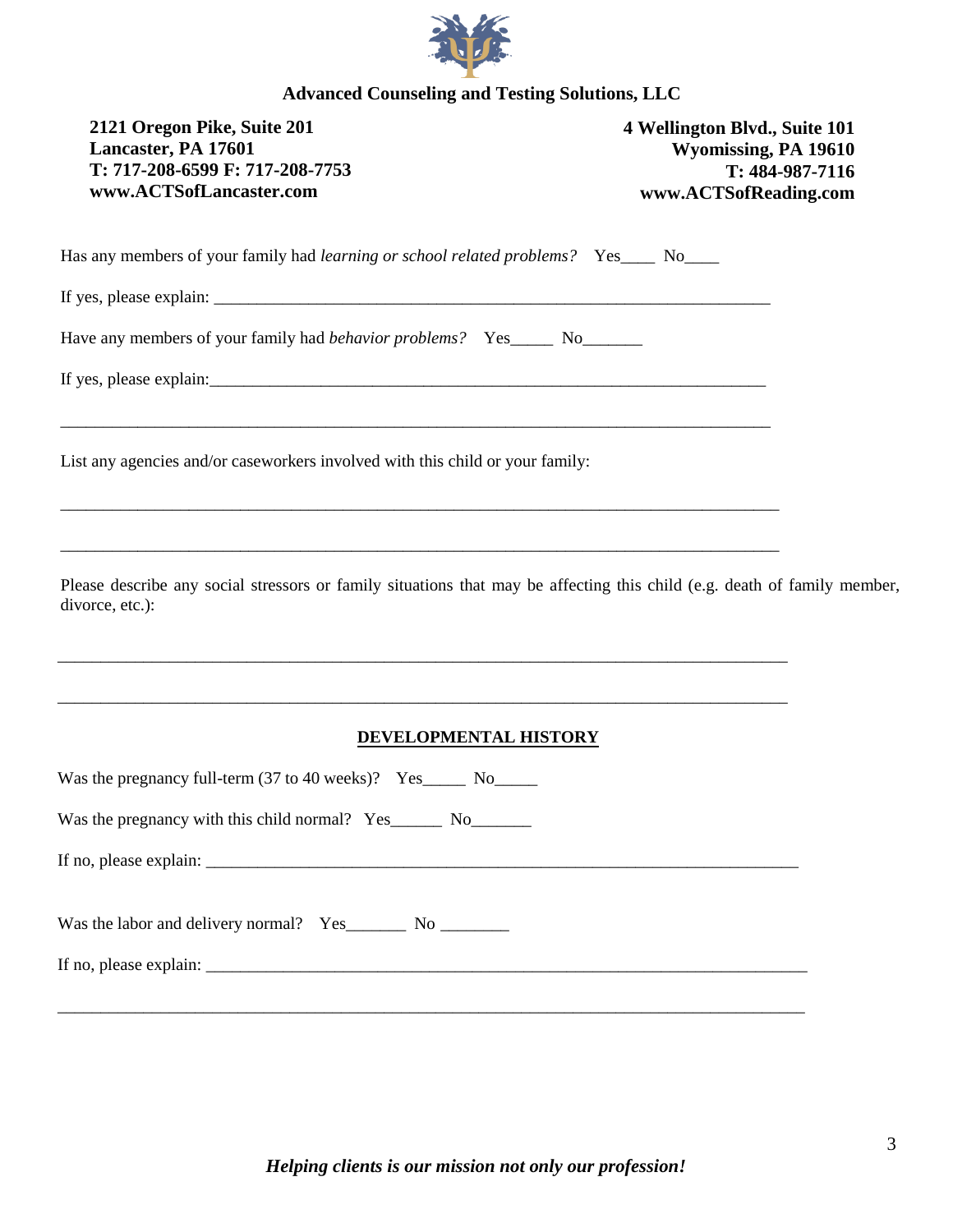

**2121 Oregon Pike, Suite 201 Lancaster, PA 17601 T: 717-208-6599 F: 717-208-7753 www.ACTSofLancaster.com** 

**4 Wellington Blvd., Suite 101 Wyomissing, PA 19610 T: 484-987-7116 www.ACTSofReading.com** 

Check any of the following that occurred:

| Induced delivery | Medication to ease labor pains: Type: |  |
|------------------|---------------------------------------|--|
| Forceps          | Cesarean section                      |  |
| Suction          | Breech delivery                       |  |
| Other            | Other                                 |  |

Check any of the following that occurred to the infant during or immediately following birth:

| Injury during delivery                                                     |                                            |  |
|----------------------------------------------------------------------------|--------------------------------------------|--|
| Cord around neck                                                           | $Y$ es $N$ o Explain:                      |  |
| Cardiopulmonary distress                                                   | $Yes$ No Explain:                          |  |
| Needed oxygen (turned blue)                                                | $Yes$ No Explain:                          |  |
| Had an infection                                                           | $\text{Yes}$ No Explain:                   |  |
| <b>Birth defects</b>                                                       |                                            |  |
| Incubation                                                                 | Yes No Explain;                            |  |
| Was given medications                                                      | $Y$ es $N$ o Explain:                      |  |
| Seizures                                                                   |                                            |  |
| Jaundice                                                                   | $\text{Yes } \_\text{No } \text{Explain:}$ |  |
|                                                                            |                                            |  |
|                                                                            |                                            |  |
| Rate this child's overall development: Slow_________ Normal_______         | Fast                                       |  |
| Please explain and note any concerns you had with this child as an infant: |                                            |  |

\_\_\_\_\_\_\_\_\_\_\_\_\_\_\_\_\_\_\_\_\_\_\_\_\_\_\_\_\_\_\_\_\_\_\_\_\_\_\_\_\_\_\_\_\_\_\_\_\_\_\_\_\_\_\_\_\_\_\_\_\_\_\_\_\_\_\_\_\_\_\_\_\_\_\_\_\_\_\_\_\_\_\_\_\_\_\_\_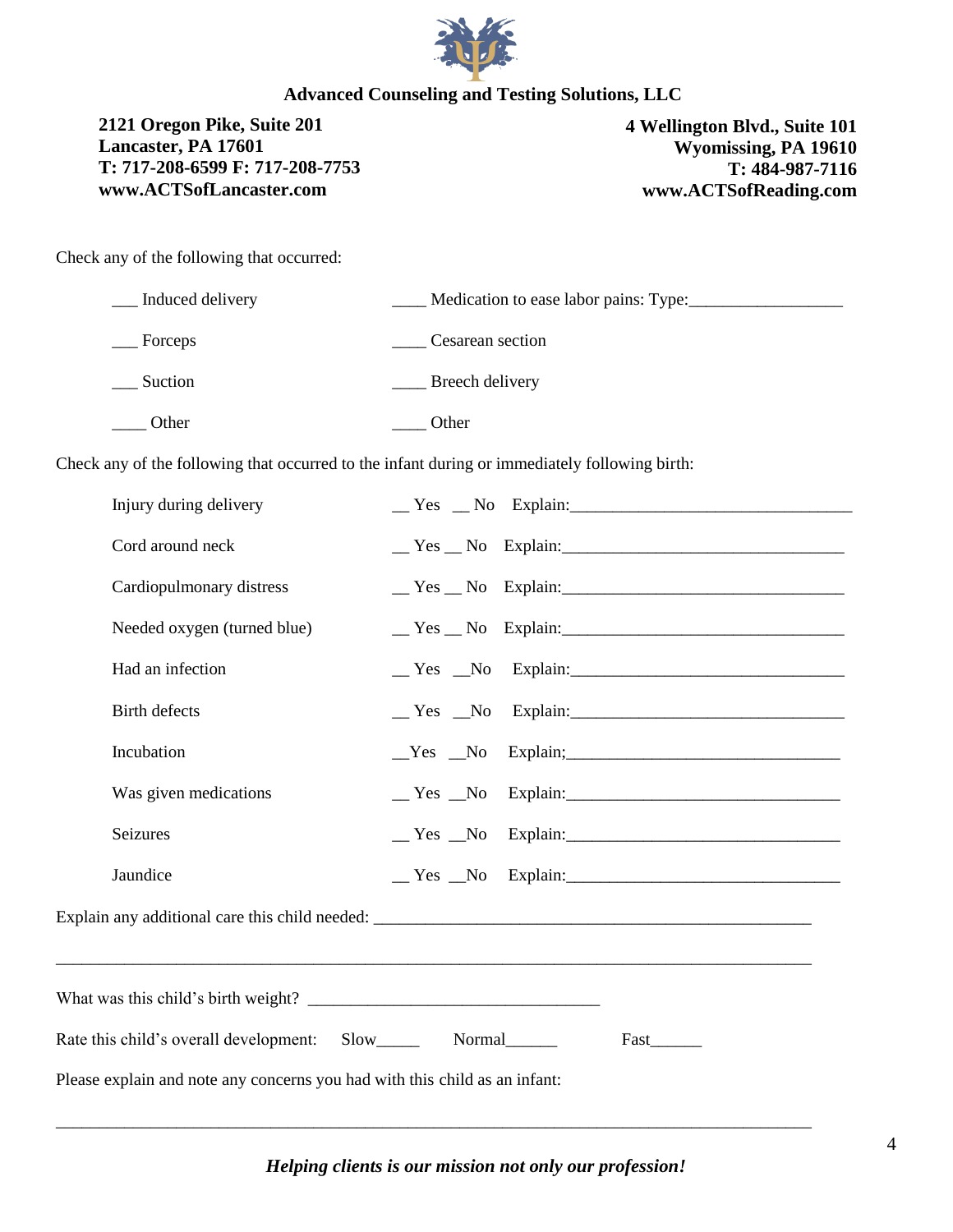

**2121 Oregon Pike, Suite 201 Lancaster, PA 17601 T: 717-208-6599 F: 717-208-7753 www.ACTSofLancaster.com** 

**4 Wellington Blvd., Suite 101 Wyomissing, PA 19610 T: 484-987-7116 www.ACTSofReading.com** 

Indicate the age in which this child achieved the following milestones: (estimate if unsure)

| Sat alone                                                                                                                                                                                    |      | First Words            |                                                 |  |
|----------------------------------------------------------------------------------------------------------------------------------------------------------------------------------------------|------|------------------------|-------------------------------------------------|--|
| Crawled                                                                                                                                                                                      |      |                        | _______ Spoke short sentence (2 words together) |  |
| Walked alone                                                                                                                                                                                 |      | Began to read          |                                                 |  |
| Ran well                                                                                                                                                                                     |      | Toilet trained (day)   |                                                 |  |
| Fed self with spoon                                                                                                                                                                          |      | Toilet trained (night) |                                                 |  |
| Tied shoes                                                                                                                                                                                   |      | Scribbled with pencil  |                                                 |  |
| Do you have any concerns concerning this child's motor or physical development? Yes<br>If yes, please explain:                                                                               |      |                        |                                                 |  |
| Do you have any concerns with this child's speech or language development (e.g. stuttering, articulation difficulties, poor<br>understanding, etc)? Yes__________ No _________               |      |                        |                                                 |  |
|                                                                                                                                                                                              |      | MEDICAL INFORMATION    |                                                 |  |
| How is this child's overall health? Excellent Good Fair Poor<br>Please list any emergency room services, surgeries or hospitalizations this child has received for physical or mental health |      |                        |                                                 |  |
| conditions:                                                                                                                                                                                  |      |                        |                                                 |  |
| Reason                                                                                                                                                                                       | Date | Age                    | <b>Comments</b>                                 |  |
|                                                                                                                                                                                              |      |                        |                                                 |  |
| Does this child have any vision problems? Yes_______ No______                                                                                                                                |      |                        |                                                 |  |
| If yes, please explain:                                                                                                                                                                      |      |                        |                                                 |  |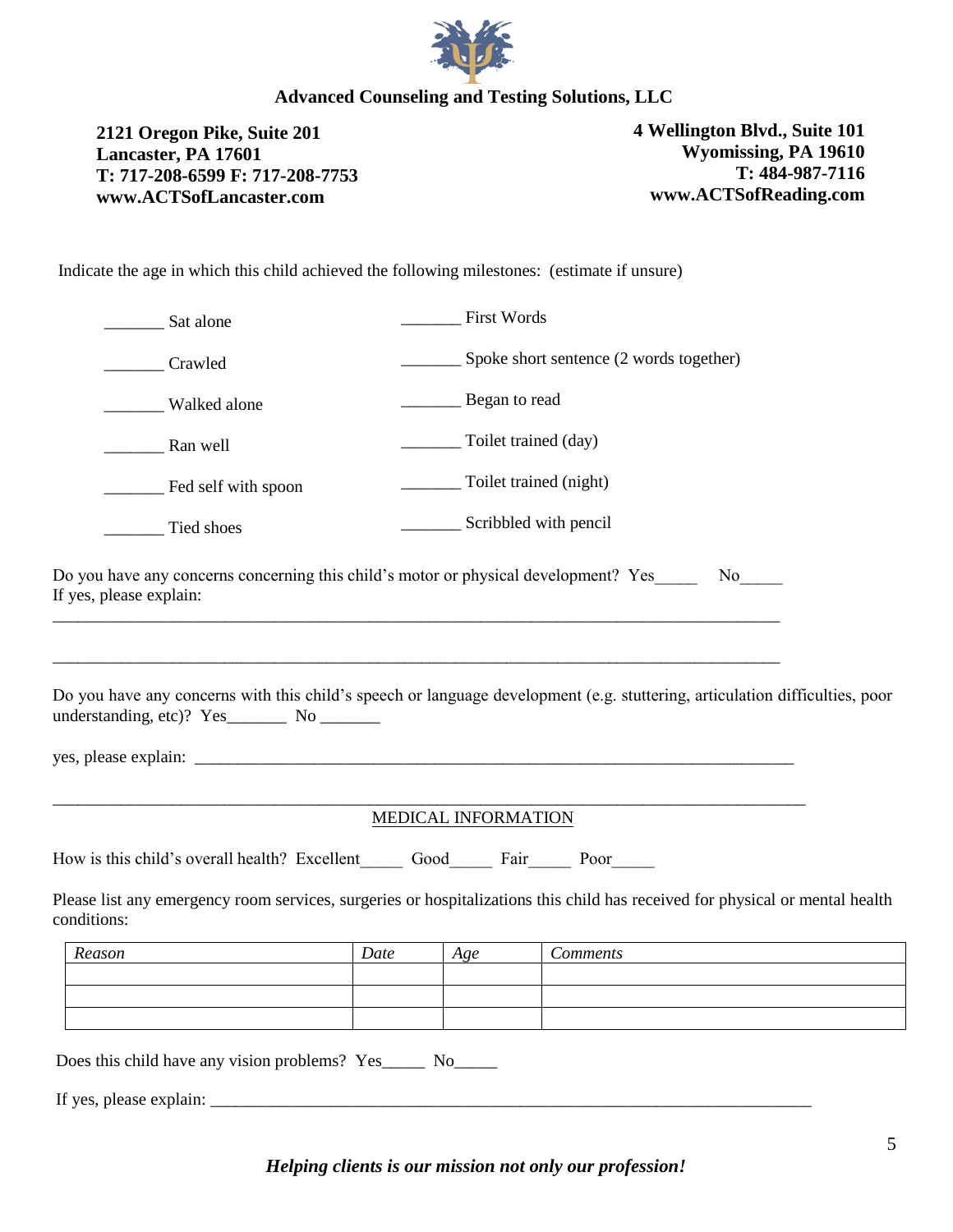

**2121 Oregon Pike, Suite 201 Lancaster, PA 17601 T: 717-208-6599 F: 717-208-7753 www.ACTSofLancaster.com** 

**4 Wellington Blvd., Suite 101 Wyomissing, PA 19610 T: 484-987-7116 www.ACTSofReading.com** 

Does this child have any hearing difficulties? Yes\_\_\_\_\_\_ No\_\_\_\_\_\_\_

If yes, please explain:  $\frac{1}{2}$  =  $\frac{1}{2}$  =  $\frac{1}{2}$  =  $\frac{1}{2}$  =  $\frac{1}{2}$  =  $\frac{1}{2}$  =  $\frac{1}{2}$  =  $\frac{1}{2}$  =  $\frac{1}{2}$  =  $\frac{1}{2}$  =  $\frac{1}{2}$  =  $\frac{1}{2}$  =  $\frac{1}{2}$  =  $\frac{1}{2}$  =  $\frac{1}{2}$  =  $\frac{1}{2}$  =  $\frac{1$ 

Please indicate whether or not this child has or has had any of the following conditions:

|                                       |                 | Comments |
|---------------------------------------|-----------------|----------|
| Allergies                             | $Yes$ No        |          |
| Asthma                                | $Yes$ No $\_\_$ |          |
| Chronic illness (e.g. diabetes, etc.) | $Yes$ No $\_\$  |          |
| Seizures/Convulsions                  | $Yes$ No        |          |
| Head Injuries                         | $Yes$ No_       |          |
| Loss of consciousness                 | $Yes$ No_       |          |
| High fevers (105 degrees or above)    | $Yes$ No        |          |
| Motor or vocal tics                   | $Yes$ No $\_\$  |          |
| Lead poisoning                        | $Yes$ No $\_\_$ |          |
| Dizziness/blurred vision              | $Yes$ No_       |          |
| Stomach pain                          | $Yes$ No_       |          |
| <b>Bladder difficulties</b>           | $Yes$ No $\_\_$ |          |
| Bowel problems                        | $Yes$ No        |          |
| Ear infections (how frequent)         | $Yes$ No_       |          |
| Broken bones                          | Yes No          |          |
| Sleep problems (please describe)      | $Yes$ No $\_\$  |          |
| Frequent headaches                    | $Yes$ No        |          |

List any medications this child takes on a regular basis:

| <b>Medication</b> | <b>Dosage</b> | <b>Reason</b> |
|-------------------|---------------|---------------|
|                   |               |               |
|                   |               |               |
|                   |               |               |

*Helping clients is our mission not only our profession!*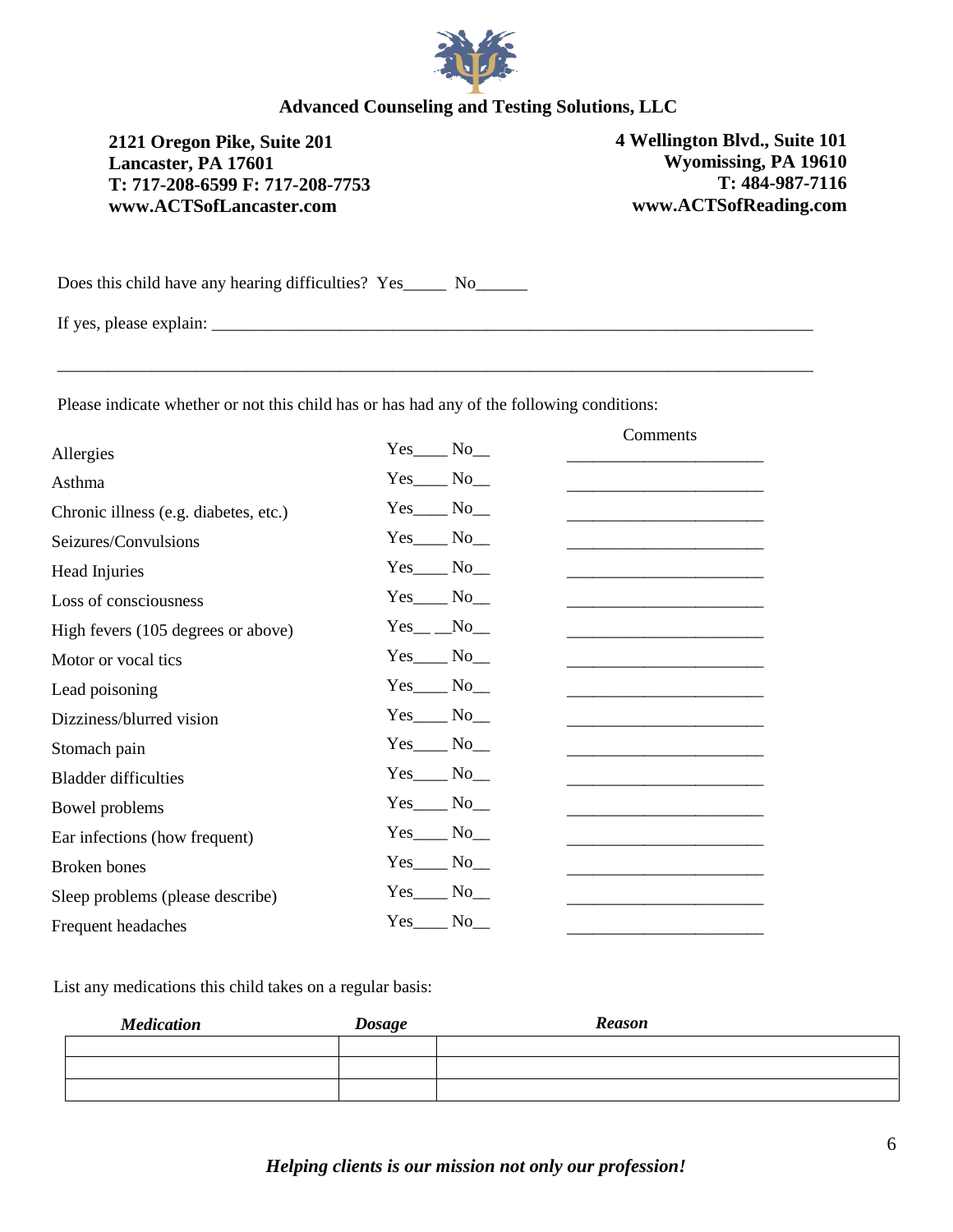

**2121 Oregon Pike, Suite 201 Lancaster, PA 17601 T: 717-208-6599 F: 717-208-7753 www.ACTSofLancaster.com** 

**4 Wellington Blvd., Suite 101 Wyomissing, PA 19610 T: 484-987-7116 www.ACTSofReading.com** 

Explain any side effects this child experiences from the above listed medications:

Who monitors this child's medication (list physician's name and frequency of medication checks):

\_\_\_\_\_\_\_\_\_\_\_\_\_\_\_\_\_\_\_\_\_\_\_\_\_\_\_\_\_\_\_\_\_\_\_\_\_\_\_\_\_\_\_\_\_\_\_\_\_\_\_\_\_\_\_\_\_\_\_\_\_\_\_\_\_\_\_\_\_\_\_\_\_\_\_\_\_\_\_\_\_\_\_\_\_\_\_

\_\_\_\_\_\_\_\_\_\_\_\_\_\_\_\_\_\_\_\_\_\_\_\_\_\_\_\_\_\_\_\_\_\_\_\_\_\_\_\_\_\_\_\_\_\_\_\_\_\_\_\_\_\_\_\_\_\_\_\_\_\_\_\_\_\_\_\_\_\_\_\_\_\_\_\_\_\_\_\_\_\_\_\_\_\_\_

\_\_\_\_\_\_\_\_\_\_\_\_\_\_\_\_\_\_\_\_\_\_\_\_\_\_\_\_\_\_\_\_\_\_\_\_\_\_\_\_\_\_\_\_\_\_\_\_\_\_\_\_\_\_\_\_\_\_\_\_\_\_\_\_\_\_\_\_\_\_\_\_\_\_\_\_\_\_\_\_\_\_\_\_\_\_\_

*(please include any physician's name and address that your child currently sees on the permission to release form)*

Check any of the following therapies/treatments this child currently receives. If these services were received in the past, write the date next to the treatment.

| Speech and language therapy | Music therapy        |
|-----------------------------|----------------------|
| Occupational therapy        | Vision therapy       |
| Physical therapy            | Hearing therapy      |
| Other:                      | Recreational therapy |

Has this child ever received a psychological or psychiatric evaluation? Yes\_\_\_\_ No\_\_\_\_

If yes, when, by whom, and what was the outcome (diagnosis, treatment, etc.)?

#### *Please attach a copy of the most recent evaluation report to this form*

\_\_\_\_\_\_\_\_\_\_\_\_\_\_\_\_\_\_\_\_\_\_\_\_\_\_\_\_\_\_\_\_\_\_\_\_\_\_\_\_\_\_\_\_\_\_\_\_\_\_\_\_\_\_\_\_\_\_\_\_\_\_\_\_\_\_\_\_\_\_\_\_\_\_\_\_\_\_\_\_\_\_\_\_\_\_\_\_

\_\_\_\_\_\_\_\_\_\_\_\_\_\_\_\_\_\_\_\_\_\_\_\_\_\_\_\_\_\_\_\_\_\_\_\_\_\_\_\_\_\_\_\_\_\_\_\_\_\_\_\_\_\_\_\_\_\_\_\_\_\_\_\_\_\_\_\_\_\_\_\_\_\_\_\_\_\_\_\_\_\_\_\_\_\_\_\_

Check any of the following mental health or behavioral health services this child is currently receiving. If the child received these in the past, please list the date next to the service.

- \_\_\_ Inpatient hospitalization \_\_\_ Partial hospitalization
- \_\_\_ Outpatient services \_\_\_ Wraparound services
- \_\_\_ Family-based mental health \_\_\_ Residential treatment facility
- Drug and alcohol services MH/MR case management
- \_\_\_ Medication management \_\_\_ Other: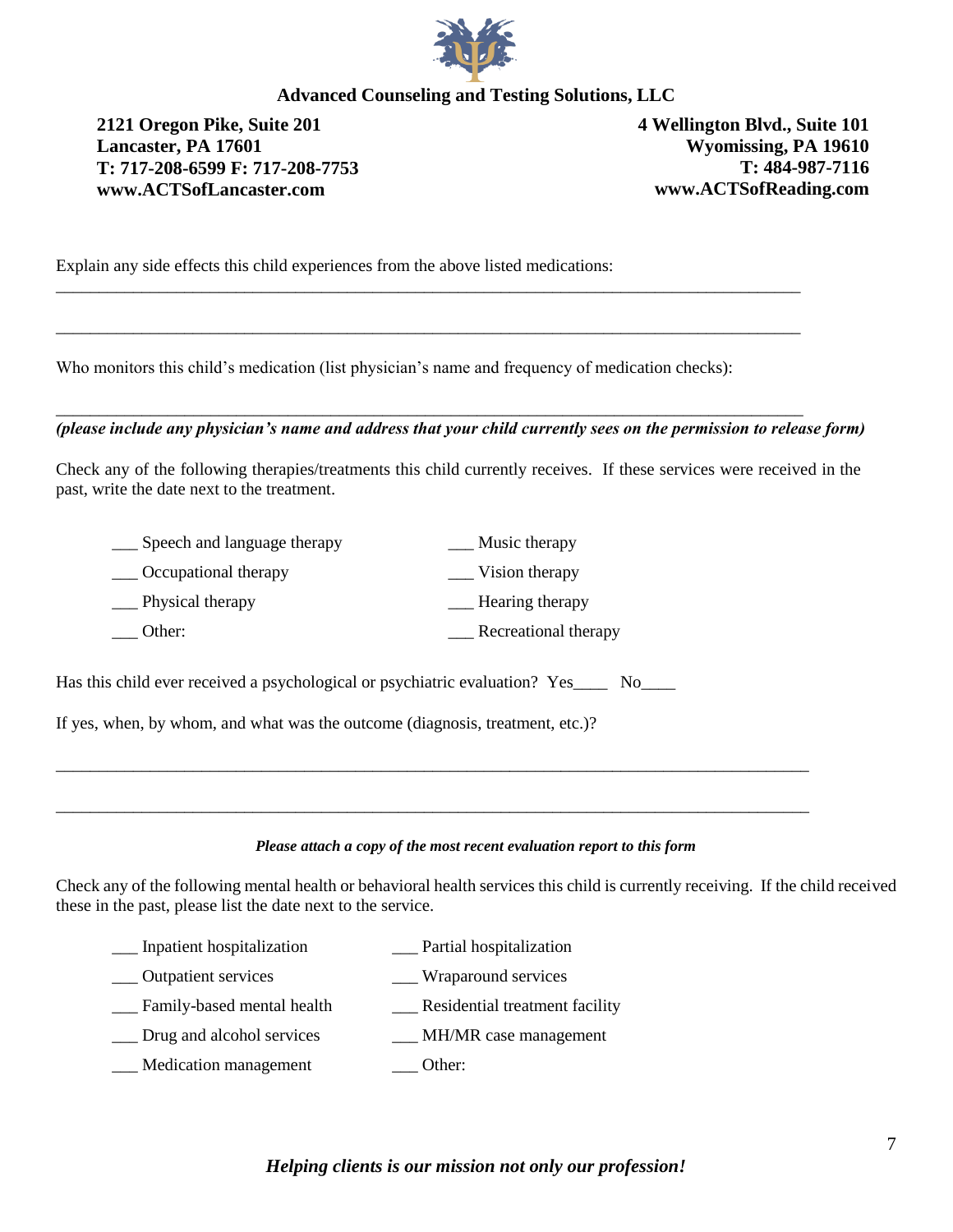

**2121 Oregon Pike, Suite 201 Lancaster, PA 17601 T: 717-208-6599 F: 717-208-7753 www.ACTSofLancaster.com** 

**4 Wellington Blvd., Suite 101 Wyomissing, PA 19610 T: 484-987-7116 www.ACTSofReading.com** 

#### **EDUCATIONAL INFORMATION**

Please list this child's school experiences, including preschool/Head Start:

| Grade(s) | School/City | <b>Comments</b> |
|----------|-------------|-----------------|
|          |             |                 |
|          |             |                 |
|          |             |                 |
|          |             |                 |
|          |             |                 |
|          |             |                 |

\_\_\_\_\_\_\_\_\_\_\_\_\_\_\_\_\_\_\_\_\_\_\_\_\_\_\_\_\_\_\_\_\_\_\_\_\_\_\_\_\_\_\_\_\_\_\_\_\_\_\_\_\_\_\_\_\_\_\_\_\_\_\_\_\_\_\_\_\_\_\_\_\_\_\_\_\_\_\_\_\_\_\_\_\_\_\_

\_\_\_\_\_\_\_\_\_\_\_\_\_\_\_\_\_\_\_\_\_\_\_\_\_\_\_\_\_\_\_\_\_\_\_\_\_\_\_\_\_\_\_\_\_\_\_\_\_\_\_\_\_\_\_\_\_\_\_\_\_\_\_\_\_\_\_\_\_\_\_\_\_\_\_\_\_\_\_\_\_\_\_\_\_\_\_

\_\_\_\_\_\_\_\_\_\_\_\_\_\_\_\_\_\_\_\_\_\_\_\_\_\_\_\_\_\_\_\_\_\_\_\_\_\_\_\_\_\_\_\_\_\_\_\_\_\_\_\_\_\_\_\_\_\_\_\_\_\_\_\_\_\_\_\_\_\_\_\_\_\_\_\_\_\_\_\_\_\_\_\_\_\_\_

\_\_\_\_\_\_\_\_\_\_\_\_\_\_\_\_\_\_\_\_\_\_\_\_\_\_\_\_\_\_\_\_\_\_\_\_\_\_\_\_\_\_\_\_\_\_\_\_\_\_\_\_\_\_\_\_\_\_\_\_\_\_\_\_\_\_\_\_\_\_\_\_\_\_\_\_\_\_\_\_\_\_\_\_\_\_\_\_

\_\_\_\_\_\_\_\_\_\_\_\_\_\_\_\_\_\_\_\_\_\_\_\_\_\_\_\_\_\_\_\_\_\_\_\_\_\_\_\_\_\_\_\_\_\_\_\_\_\_\_\_\_\_\_\_\_\_\_\_\_\_\_\_\_\_\_\_\_\_\_\_\_\_\_\_\_\_\_\_\_\_\_\_\_\_\_\_

\_\_\_\_\_\_\_\_\_\_\_\_\_\_\_\_\_\_\_\_\_\_\_\_\_\_\_\_\_\_\_\_\_\_\_\_\_\_\_\_\_\_\_\_\_\_\_\_\_\_\_\_\_\_\_\_\_\_\_\_\_\_\_\_\_\_\_\_\_\_\_\_\_\_\_\_\_\_\_\_\_\_\_\_\_\_\_\_

If no, please explain:  $\Box$ 

Has this child ever repeated or skipped a grade Yes No

If yes, indicate which grade and reasons: \_\_\_\_\_\_\_\_\_\_\_\_\_\_\_\_\_\_\_\_\_\_\_\_\_\_\_\_\_\_\_\_\_\_\_\_\_\_\_\_\_\_\_\_\_\_\_\_\_\_\_\_\_\_

Describe this child's academic and/or behavioral strengths at school:

Describe this child's academic and/or behavioral weaknesses at school:

| Does the school share similar concerns regarding this child? Yes___ No___ |  |  |
|---------------------------------------------------------------------------|--|--|
|                                                                           |  |  |

Does this child presently receive any special services at school? Yes No

If yes, please describe: \_\_\_\_\_\_\_\_\_\_\_\_\_\_\_\_\_\_\_\_\_\_\_\_\_\_\_\_\_\_\_\_\_\_\_\_\_\_\_\_\_\_\_\_\_\_\_\_\_\_\_\_\_\_\_\_\_\_\_\_\_\_\_\_\_\_\_\_\_

Has the school listened to your concerns regarding this child? Yes\_\_\_ No\_\_\_

If no, explain what you would have liked to be different:

Do you believe this child has made normal educational progress? Yes No

*Helping clients is our mission not only our profession!*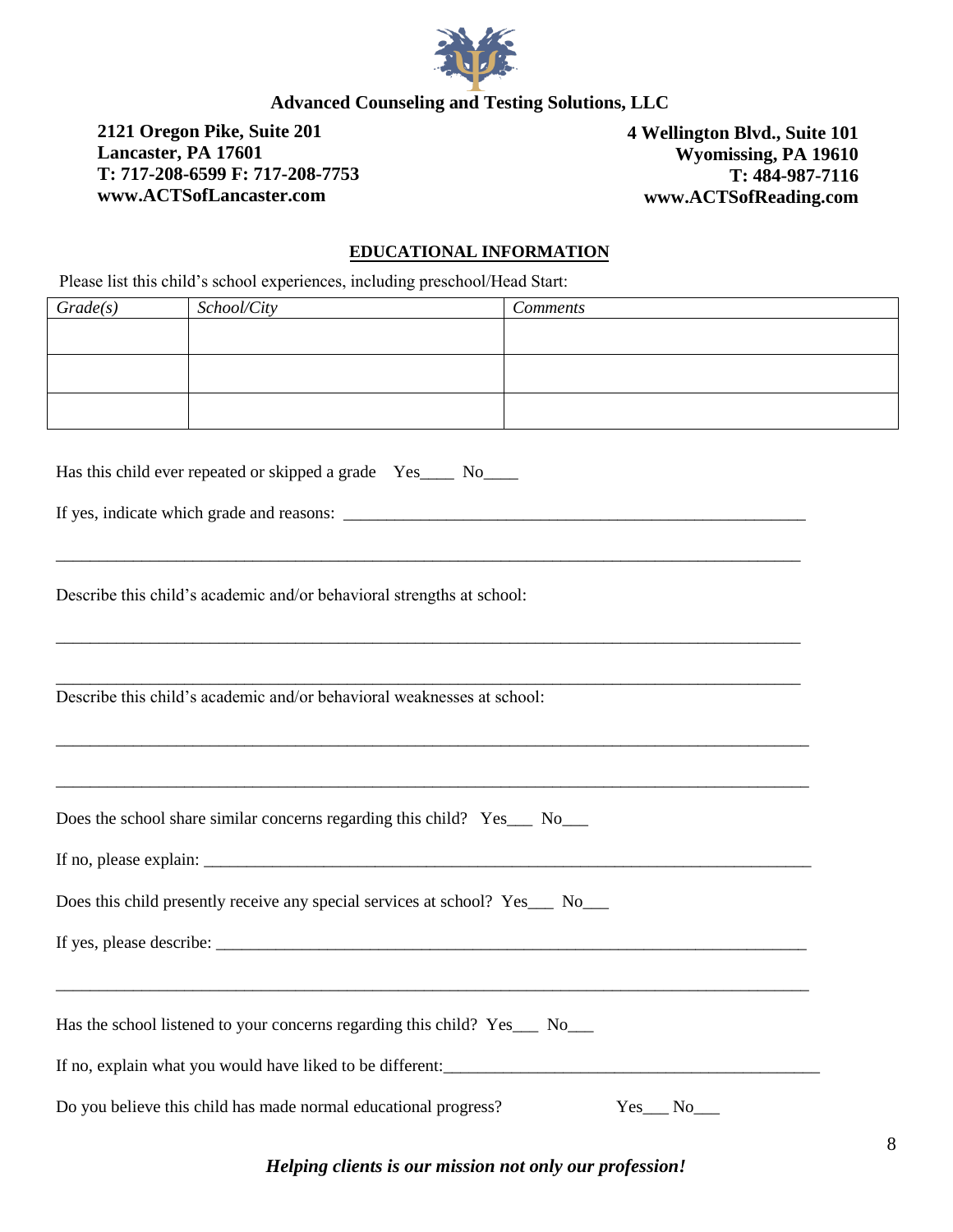

| 2121 Oregon Pike, Suite 201<br>Lancaster, PA 17601<br>T: 717-208-6599 F: 717-208-7753<br>www.ACTSofLancaster.com                                                                                                                                                                                                                                                                                     |         | 4 Wellington Blvd., Suite 101<br>Wyomissing, PA 19610<br>T:484-987-7116<br>www.ACTSofReading.com |
|------------------------------------------------------------------------------------------------------------------------------------------------------------------------------------------------------------------------------------------------------------------------------------------------------------------------------------------------------------------------------------------------------|---------|--------------------------------------------------------------------------------------------------|
|                                                                                                                                                                                                                                                                                                                                                                                                      |         |                                                                                                  |
| Has this child had any prolonged absence from school?                                                                                                                                                                                                                                                                                                                                                | Yes No  |                                                                                                  |
| Does this child like to go to school?<br>$Yes$ No $No$                                                                                                                                                                                                                                                                                                                                               |         |                                                                                                  |
|                                                                                                                                                                                                                                                                                                                                                                                                      |         |                                                                                                  |
| Does this child have complaints about school? Yes_ No_                                                                                                                                                                                                                                                                                                                                               |         |                                                                                                  |
| If yes, explain: $\frac{1}{\sqrt{1-\frac{1}{2}}\sqrt{1-\frac{1}{2}}\sqrt{1-\frac{1}{2}}\sqrt{1-\frac{1}{2}}\sqrt{1-\frac{1}{2}}\sqrt{1-\frac{1}{2}}\sqrt{1-\frac{1}{2}}\sqrt{1-\frac{1}{2}}\sqrt{1-\frac{1}{2}}\sqrt{1-\frac{1}{2}}\sqrt{1-\frac{1}{2}}\sqrt{1-\frac{1}{2}}\sqrt{1-\frac{1}{2}}\sqrt{1-\frac{1}{2}}\sqrt{1-\frac{1}{2}}\sqrt{1-\frac{1}{2}}\sqrt{1-\frac{1}{2}}\sqrt{1-\frac{1}{2}}$ |         |                                                                                                  |
| Please provide any additional information regarding this child's educational or school background.<br><b>SOCIAL INTERACTIONS</b>                                                                                                                                                                                                                                                                     |         |                                                                                                  |
| Does this child make friends easily?<br>$Yes$ No $\_\_$                                                                                                                                                                                                                                                                                                                                              |         |                                                                                                  |
|                                                                                                                                                                                                                                                                                                                                                                                                      |         |                                                                                                  |
| Does this child prefer to play alone?<br>$Yes$ No $\_\_$                                                                                                                                                                                                                                                                                                                                             |         |                                                                                                  |
| If yes, explain: $\frac{1}{2}$ = $\frac{1}{2}$ = $\frac{1}{2}$ = $\frac{1}{2}$ = $\frac{1}{2}$ = $\frac{1}{2}$ = $\frac{1}{2}$ = $\frac{1}{2}$ = $\frac{1}{2}$ = $\frac{1}{2}$ = $\frac{1}{2}$ = $\frac{1}{2}$ = $\frac{1}{2}$ = $\frac{1}{2}$ = $\frac{1}{2}$ = $\frac{1}{2}$ = $\frac{1}{2}$ =                                                                                                     |         |                                                                                                  |
| Are this child's friends:<br>Older <sub>_____</sub> Same age_____                                                                                                                                                                                                                                                                                                                                    | Younger |                                                                                                  |
| Do other children seek this child's friendship? Yes__ No__                                                                                                                                                                                                                                                                                                                                           |         |                                                                                                  |
|                                                                                                                                                                                                                                                                                                                                                                                                      |         |                                                                                                  |
|                                                                                                                                                                                                                                                                                                                                                                                                      |         |                                                                                                  |